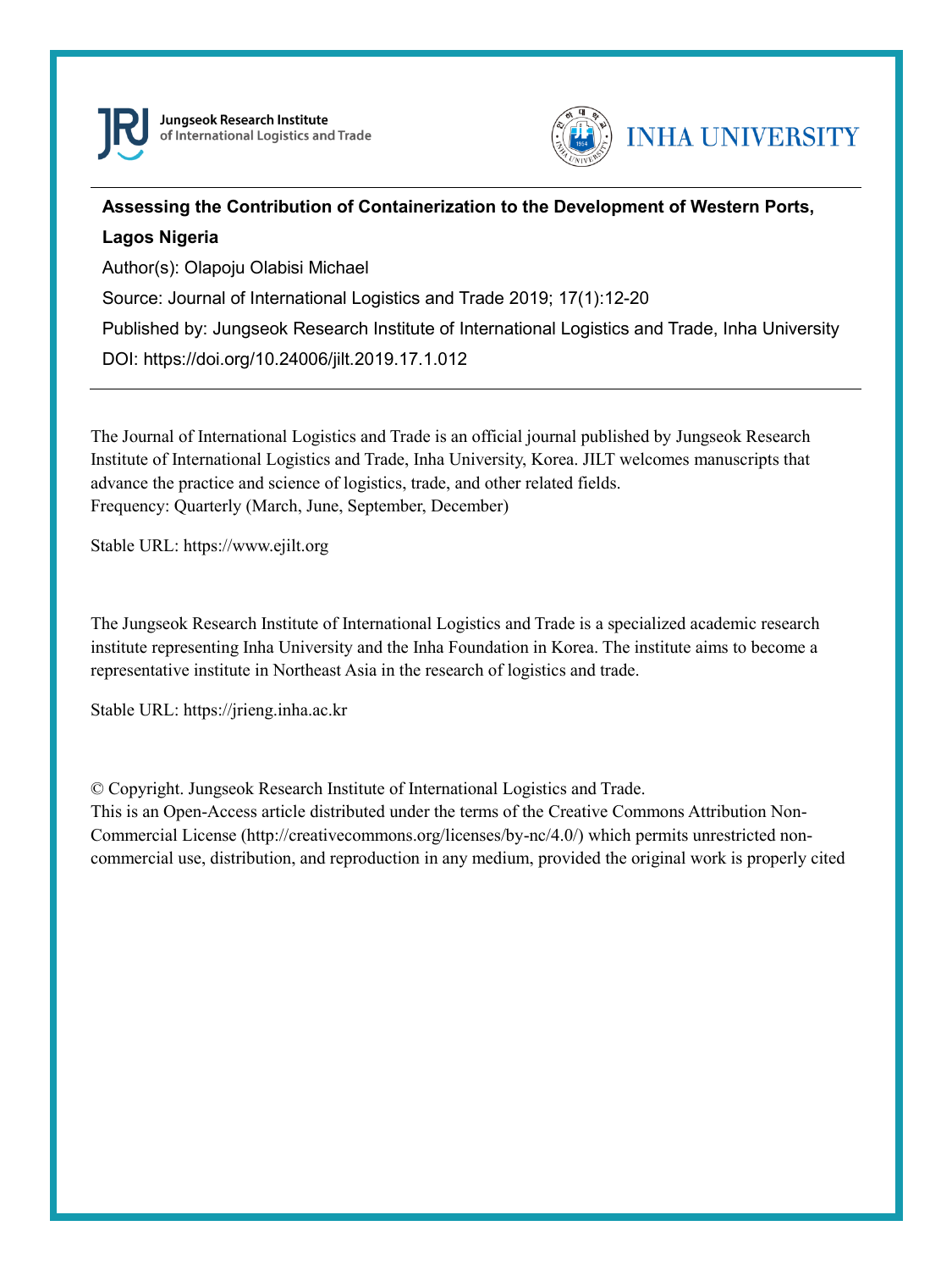# Journal of **International Logistics and Trade**

# **Assessing the Contribution of Containerization to the Development of Western Ports, Lagos Nigeria**

#### Olapoju Olabisi Michael

Department of Geography, Obafemi Awolowo University, Nigeria

#### **ARTICLE INFO**

#### **ABSTRACT**

**Article history:**  Received 01 December 2018 Revision received 15 March 2019 Accepted 20 March 2019

**Keywords:**  Containerization Western Ports Development Nigeria

This study assessed the contribution of containerization to the development of Western Ports, Lagos Nigeria. The aim was to assess the influence of containerization on some indices of port development such as port infrastructure development, ship turnaround time, cargo dwell time and congestion. Questionnaire was used to gather information on the contribution of containerization to change in maritime trade in the country, the influence of containerization on terminal expansion, congestion, level of investment in container port infrastructure as well as the influence of such investment on container dwell time and ship turnaround time (TAT) and the competitiveness of container terminal within Nigeria port systems and with other developed container ports of the world. Secondary data used included statistics of reports of operations of Western Ports between 2000 and 2010 as reported by NPA, as well as reports of some selected ports derived from Containerization International Year Book, which were used in this study for the sake of global reference. Summary tables and ANOVA for the analysis of the data. Results revealed a significant contribution of containerization to maritime trade relative to the ports' annual records but with no significant influence on ship turnaround time, cargo dwell time congestion which are determinants of port productivity and competitiveness. The study concluded that Western Ports have still not reaped gains of containerization and lacking in competitiveness when compared with other developed ports of the world.

© 2019 Jungseok Research Institute of International Logistics and Trade, All rights reserved.

#### **1. Introduction**

-

Traditionally, seaports have become a strategic economic endowment and major catalyst of globalization process (UNCTAD, 2009) as almost 80% of the total global trade volume is facilitated by ocean transportation (Shan et al., 2014). As an interface between sea and land transportation, ports have constituted a core of the transport system and the economic determinant of any state that owns them. The significance of ports has been massified by the now global maritime trade influencer called container. Containers have been described by Urry (2007) as a mobility-system which produced complex and paradoxical effects in transport system. It is the object of the most advanced form of unitization called containerization. In the purview of economic geography, containerization has been seen as a facilitator of international trade (Coe et al., 2008). The objective of containerization is to achieve optimum advantages of through-movement of freights. As described by Levinson (2006), container is at the core of a highly automated system for moving goods from anywhere, to anywhere, with minimum of cost and complication on the way. Apart from cost minimization, introduction of containerization has lowered time expended in transferring freight from manufacturer to consumer, as well as time spent in storage yard. The

**ILLT JOURNAL OF INTERNATIONAL LOGISTICS AND TRADE** 

Corresponding author: Department of Geography, Obafemi Awolowo University, 22005, Ile-Ife, Nigeria; Email: oolapoju@oauife.edu.ng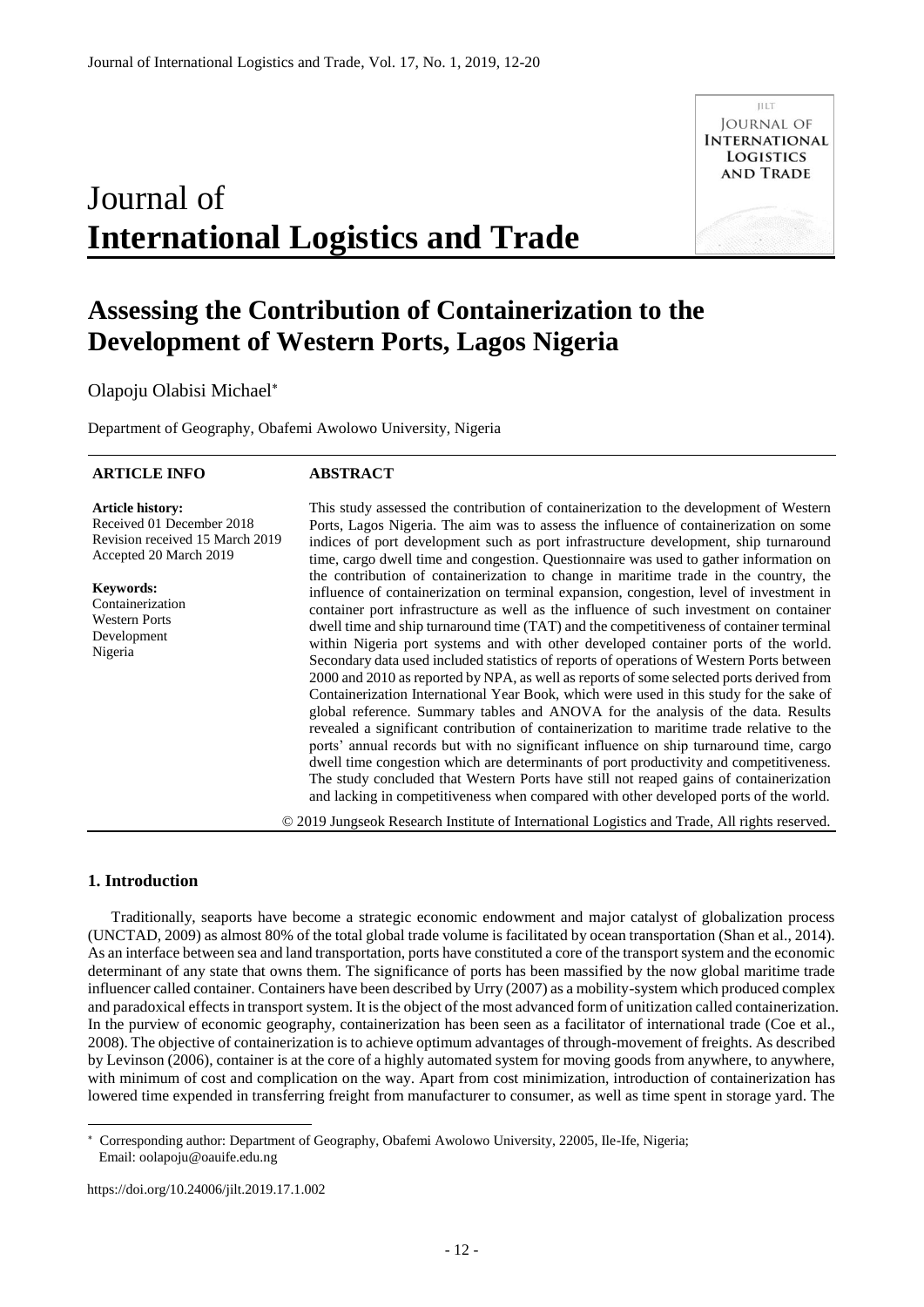time economy is derivable from the relative ease with which freight is exchange between modes. Since its coming into global maritime transport system, maritime market has been greatly altered as containerization has provided the mechanism to expand to international markets while improving the reliability, flexibility and costs of freight distribution. At the same time, dependence of shipping lines on particular ports has reduced. Also, greater efficiency and savings have been achieved by capitalizing on the relative advantages of various transport modes on every segment of the journey and through improved coordination of various transport segments (Lingaitienė 2008; Pocklad 2007; Kazakov 2006; Kolos 2006). Efficiency created by container innovation has created an ambience of competition in the port industry. Thus, ports, especially container terminals are been challenged to adjust throughput capacity to meet demand by investing adequately in state-of-the-art cargo handling and other terminal infrastructure for container ports. Thus, the introduction of containerization into maritime industry has been considered as revolutionary as completely new ways of doing business have emerged. For instance, containerization has created a completely new means of freight distribution especially the facilitation of a shift from push logistics to pull logistics.

Generally, the introduction of containerization has led to fortune and status differentials of ports both at the national and international levels. Fortune differentials of ports have been observed to be caused by some factors which include port site characteristics, level of investment in adequate and efficient container handling infrastructure as well as the efficiency of hinterland transport system connecting the ports. A combination of these factors determines, to a large extent, ship traffic, ship berth times, ship turnaround time, cargo dwell time, frequency of ship calls at seaports, presence or absence of congestion, which are all parts of indices of a productive port.

In spite of the various objectives and benefits of containerization to maritime trade and economic development of nations with seaports, Nigerian ports are suffering from progressive decline in significance especially when compared to other thriving ports in other parts of the globe. The decline in significance in Nigerian seaports is traceable to low investment in cargo handling infrastructure, long turnaround time of ship at ports, cargo dwell time as well as its attendance port area congestion.

Western Ports were favored to have commenced the operationalization of containerization in Nigeria in the late 1960s. However, growth of containerization was slowed down by the Civil War in late 1960s and early 1970s. Again, Western Ports witnessed intense pressure occasioned by massive importation for national reconstruction as well as the dysfunctional state of other seaports which could serve as ancillary for Western Ports. In addition, before 2006 concession, Western Ports were lacking in adequate investment in infrastructure requisite to accommodate growing container business thus making them not adjustable to expanding container throughput. More so, Western Ports are lacking in terms of wellarticulated and integrated road and rail systems that provide unhindered access to the hinterland. The characteristically congested and practically impassable roads linking Western Ports are a product of overdependence on road traffic mode for cargo movements, a fete which has reduced cargo throughput and ship turnaround time (Nigerian Pots Today, 2015).

#### **2. Literature review**

Due to its significance as a catalyst for global maritime trade expansion, various scholars have investigated the revolutionary attributes of containerization in the maritime industry. Hayuth (1981) has established the significance of containerization at creating a structure of hierarchy in the port industry. Hayuth (1981) submitted that the demand of containerization on ships, terminals and inland carriers tend to evolve a load centre. A condition that puts some ports especially with good site characteristics at a competitive edge over others. In terms of economies of scale, containerization reduces cost considerably because of increasing introduction and usage of large container ships. According to Rodrigue (2013), a 5,000 Twenty-foot-equivalent unit (TEU) container ship has operating costs per container 50 percent lower than a 2,500 TEU vessel. Also, moving from 4,000 TEU to 12,000 TEU reduces operating costs per container by 20 percent; and system-wide, the outcome of container technology in global transportation has been cost reductions of about 35 percent. Studies have also established the revolutionary impact of containerization in terms of speed of moving freights. Speed which has been cited as a major concern of shippers (UNCTAD, 2006), has been greatly improved as modern container ship for instance, has a monthly capacity of three to six times more than a conventional cargo ship (Muller, 1995; UNCTAD, 2011). Increase in speed has been attributed to improved port infrastructure especially container handling facilities and improved terminal area and storage yard infrastructure (Bichou and Bell, 2007) - a condition that has reduced port turnaround time, especially in some developed seaports of the world from three weeks to less than 24 hours. However, Rodrigue (1999) has argued that increase in speed is a result of time gained from improved transhipment due to containerization. Thus, it is not that freight is moving faster along the respective modes servicing supply chains, but that the efficiency of transport terminals has dramatically increased the velocity of transhipments and, consequently, of supply chains. Time savings occasioned by requisite efficient port infrastructure development has led to competitive dynamism and has also offered itself as a catalyst for an increased productivity in a given port system. In another vein, container handling productivity is of obvious importance to a carrier in selecting the transshipment hub (Lirn et al., 2004; Tongzon and Sawant, 2007; Tongzon, 2008). Carriers measure productivity in terms of ship turnaround time. This productivity is determined among other things by the level of investment in infrastructure for container handling at seaports (Itoh, 2002). Thus, the port industry is witnessing an increasing amount of terminal infrastructure projects fuelled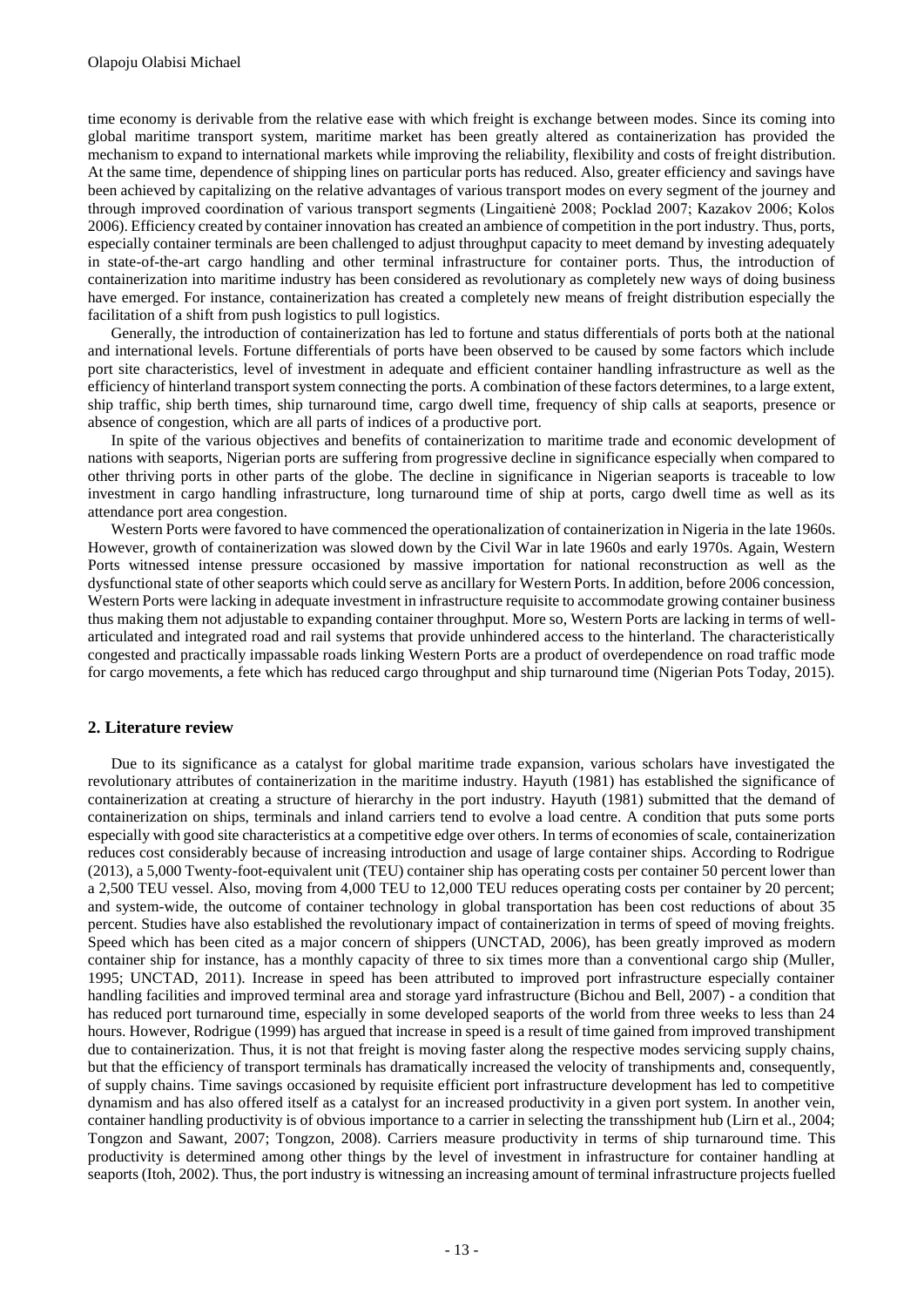by the growing importance of containerization in global commodity chain (Tongzon, 2008; Song and Cui, 2014; Tovar, et al., 2015). Table 1 provides a summary of other studies on containerization across the globe, indicating the author(s), year of study, location, study title, methods and findings. Most of the studies focused on the significance of containerization to ship frequency at ports, intermodalism, terminal productivity, port competitiveness and connectivity, as well as port infrastructure development. Others have provided insight into determinants of container port choice by shippers, influence of site and situation on port favourability and strategies for development of container ports. All these studies are developmental in context and were carried out in order to reposition those ports in global maritime industry. However, most of these studies were carried out in the developed ports of countries other than Nigeria. Fewer studies have been carried out on the adoption and utilization of containerization on the development of seaports in Nigeria (Aderamo and Adeyanju, 2013; Jaja, 2011; Ukpong, 1998; Odumosu, 1998; Filani and Ikporukpo, 1987). None of these studies has been able to provide an assessment of combined influence of containerization on port infrastructure, cargo dwell time and vessel's turnaround time at ports. Thus, the goal of this study is to provide an assessment of containerization on seaports development in Nigeria.

| Author(s)                         | Study                                                                                     | Location                                         | Method                                           | Findings                                                                                                                                                                                                                          |
|-----------------------------------|-------------------------------------------------------------------------------------------|--------------------------------------------------|--------------------------------------------------|-----------------------------------------------------------------------------------------------------------------------------------------------------------------------------------------------------------------------------------|
| <b>Wallace</b> (1975)             | Containerization at<br>Canadian Ports                                                     | Canada                                           | Descriptive<br>statistics                        | Containerization influences port throughput by both<br>the carrier and route characteristics                                                                                                                                      |
| Filani and<br>Ikporukpo<br>(1987) | Trends of<br>Containerization in<br>Nigeria                                               | Nigeria                                          | Descriptive<br>statistics                        | Produced time-dependent trend of container handled<br>in Nigerian ports                                                                                                                                                           |
| Fleming<br>(1997)                 | World container port<br>ranking                                                           | Selected global<br>container ports               | Comaprative<br>analysis of 25<br>global ports.   | Site and situation combined to define the strategic<br>commercial location for container ports                                                                                                                                    |
| Martins and<br>Thomas $(2001)$    | <b>Container Terminal</b><br>Community.                                                   | United Kingdom                                   | In-depth<br>interview                            | Containerization has created cohesion in container<br>community                                                                                                                                                                   |
| Turner et al.<br>(2004)           | North American<br>container productivity<br>$(1984-1997)$                                 | US and<br>Canadian<br>container ports            | DEA and<br>Tobit<br>regression                   | The study established the existing relationship<br>between seaports and rail industry as critical<br>determinant of container port infrastructure<br>productivity                                                                 |
| Notteboom et<br>al. $(2006)$      | Containerization and the<br>competitive potential of<br>upstream urban ports in<br>Europe | 11 European<br>ports                             | Narrative<br>techniques                          | Hinterland connections, reputation, reliability,<br>quality, productivity, reasonable costs, cargo<br>generating effect, status of a frequent port-of-call,<br>etc. also substantially<br>influence a port's competitive position |
| LU et al. (2010)                  | Container development<br>in port of Taichung                                              | China                                            | Ouestionnaire<br>method<br>(Perception<br>study) | Price, incentives, marketing and direct shipping are<br>stablished as strategies used by carriers to enhance<br>container patronage                                                                                               |
| Veldman et al.<br>(2011)          | Determinant of<br>container port choice in<br>Spain                                       | Spain                                            | Linear<br>regression                             | Port location is a factor of container choice in Spain                                                                                                                                                                            |
| Song and Cui<br>(2014)            | Productivity changes in<br>Chinese container<br>terminal                                  | China                                            | Malmquist<br>productivity<br>index               | Technological progress was identified as major<br>growth determinant of Chinese container terminal                                                                                                                                |
| Bernhofen et al.<br>(2015)        | Estimating the effects of<br>container revolution on<br>World trade                       | Cross-country<br>(157 countries of<br>the world) | Regression<br>analysis                           | Established the view of other studies that<br>containerization is a driver of 20th century economic<br>globalization                                                                                                              |
| Dang and Yeo<br>(2017)            | Analysis of major<br>container ports in<br>Southeast Asia.                                | Southeast Asia.                                  | <b>BCG</b> matrix                                | Effective operations are established as key to<br>retaining dominant position by ports in the maritime<br>industry.                                                                                                               |

|  |  |  | Table 1. Summary of studies on containerization |  |  |  |  |  |  |
|--|--|--|-------------------------------------------------|--|--|--|--|--|--|
|--|--|--|-------------------------------------------------|--|--|--|--|--|--|

#### **3. Study data**

The study area is Western Ports, Lagos Nigeria. It is one of the two administrative divisions of Nigerian ports (Eastern and Western). The Western Ports is of four components which have been fused into two major complexes. There is the Lagos Ports Complex (hence, LPC) which is an amalgam of Apapa ports and Container Terminal; and Tin Can Island Ports Complex (hence, TCIPC), an amalgam of Tin Can Island Ports and Roll-on-Roll-off ports. Of the four, the Lagos port complex is Nigeria's largest and perhaps the most important port in the West African Sub-region. However, Lagos Ports and Tin Can Island Ports Complexes are responsible for more than 65 per cent and 90 per cent of the nation's dry cargoes and liquid (petroleum) products respectively (Nigerian Ports, 2007; Nigerian Ports Today, 2015). Lagos Port Complex has an area of 200 hectares of land. Large percentage of land area in the Lagos Port Complex is for handling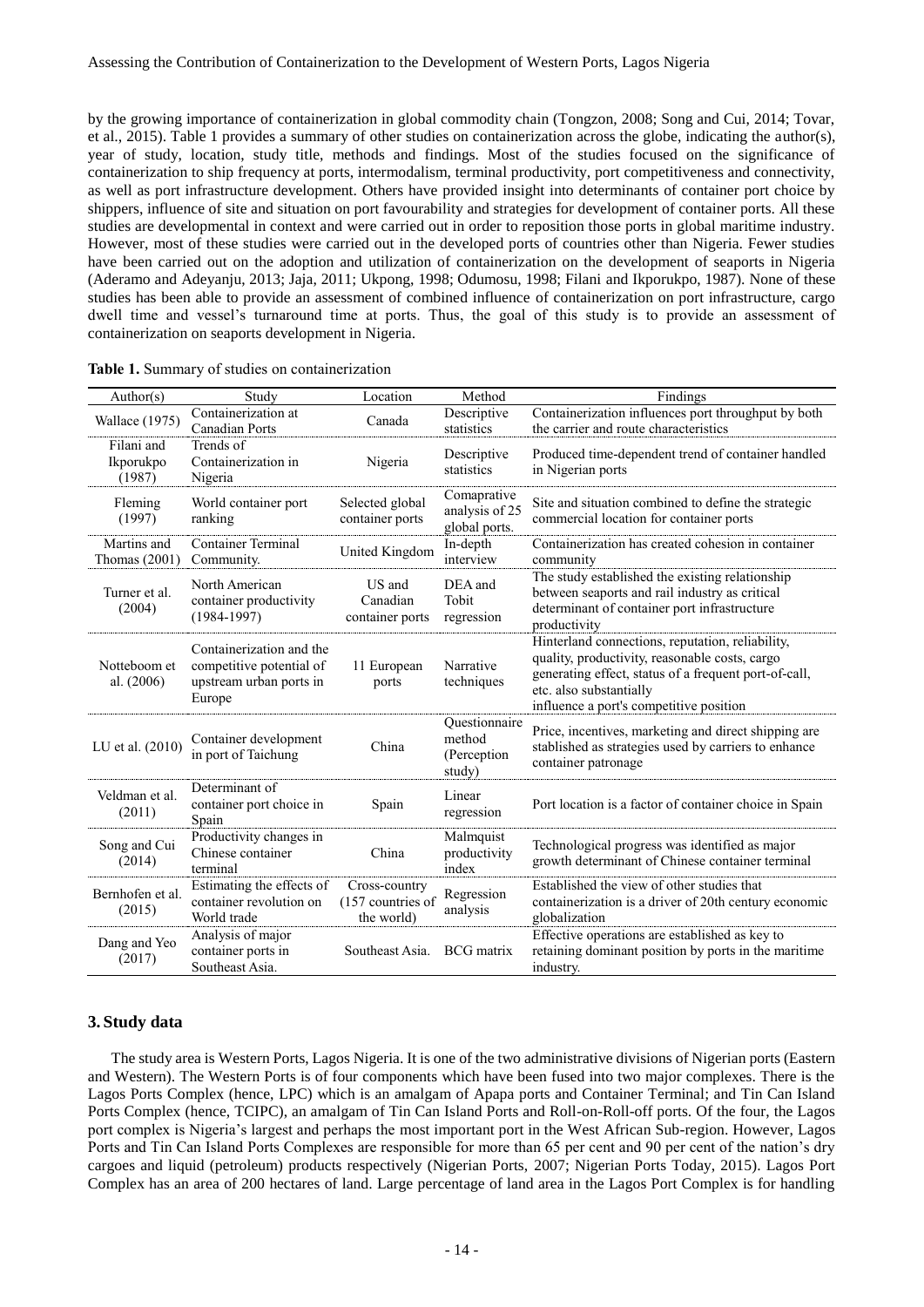container activities (NPA, 2000). Container Terminal port is the second component of the Western port which is located within the third Apapa Wharf extension with a total port area of 44 hectares and an installed capacity of 22,000TEUs (twenty-foot equivalent units). The Container Terminal is served by six designated container berths with a total quay length of 250metres (Nigerian Ports, 2007). The third component of the Western port is the Tin-can Island Port Complex, commissioned in 1977 with a total of 13 berths covering a total length of 2185metres. It has the capacity to accommodate up to 13 vessels at once and specializes in the handling of general cargo, container activities as well as dry and liquid bulk. Ro-Ro (Roll-on-Roll-off) port is the fourth component of the Western port. It was commissioned in 1977 as a part of the modern Tin-can Island Port Complex. The port deals predominantly with the shipping of vehicles as well as containerized cargo. (Nigerian Ports, 2007). Presently, LPC and TCIPC are made up of 9 terminals which have been transferred to private terminal operators during the federal government concession move of 2006 in order to enhance efficiency of the ports as a whole.

#### **4. Materials and methods**

The study made use of primary and secondary data. Primary data included the use of structured questionnaire which was administered to four key stakeholders' organizations in the seaport industry in Western Ports, Lagos, Nigeria. The stakeholders are regarded to as port community (Martins and Thomas, 2001). They included the Nigerian Ports Authority (NPA), Seaport Terminal Operators of Nigeria (STOAN), Nigerian Shippers' Council (NSC), and the Nigerian Custom Services (NCS). The selection of these stakeholders was based on their closest affinities with the total operations of seaports in the study area. All the nine (9) existing terminal operators within the Western Ports were purposively selected for questionnaire administration. Fifteen respondents were selected from each stakeholder. The purposive selection of respondents from each stakeholder was due to the fact that none of the stakeholders was ready to disclose its staff strength in number. Therefore, a total of one hundred and eighty (180) copies of questionnaire, in all, were administered to all the selected respondents from all the stakeholders (135 copies within 9 terminals and 45 to other stakeholders). The questionnaire was used to gather information on the contribution of containerization to change in maritime trade in the country, the influence of containerization on terminal expansion, congestion, level of investment in container port infrastructure as well as the influence of such investment on container dwell time and ship turnaround time (TAT) and the competitiveness of container terminal within Nigeria port systems and with other developed container ports of the world. The choice of questionnaire survey was premised on the need to take perception of stakeholders on issues of containerization and port development into perspective. As precedence, Raballand et al., (2012) used individual questionnaire to elicit information on the dwell times of cargo in Sub-Saharan African ports. Similar method was used by United Nations Conference on Trade and Development while investigating factors militating against growth of transit trade through the ports of Takoradi, Ghana (UNCTAD, 2014). In addition, Nyema (2014) applied the questionnaire method to investigate factors influencing container terminal efficiency in Mombasa entry port in Kenya.

However, out of the 180 copies of questionnaire distributed, 102 copies (56.7%) were returned while 78 copies (43.3%) were not returned (Table 2). The major reason for not retrieving some of the questionnaire was 'official sentiments' as some of the terminal operators were not ready to give any audience because they thought their operations might be subjected to public scrutiny through the information contained in the questionnaire. The response rate of 56.7% was justified and considered acceptable based on some empirical studies on response rate in academic studies. For instance, Baruch (1999) reported from 175 different case studies that average acceptable response rate (RR) was 55.6% with a standard deviation of 19.7. According to him, the lower extreme RR cases were 10% and 15% while extreme upper cases were considered to be 96% and 99% respectively. In another separate study, Johnson and Owens (2013) study on survey response rate reporting in the professional literature, reported that telephone and face-to-face survey were most likely to report undefined RR of 42.9% and 31.3% respectively.

| <b>Stakeholders</b> | No of question aire | Returned | Not returned | % Returned |
|---------------------|---------------------|----------|--------------|------------|
| <b>NPA</b>          |                     |          |              | 60         |
| <b>NCS</b>          |                     |          |              |            |
| v                   |                     |          |              |            |
|                     | 133                 |          | 64           | 52.6       |
| Total               | 180                 | 102      | 78           | 56.7       |

**Table 2.** Questionnaire distribution pattern and response rate

Secondary data was derived from statistics of reports of operations of Western Ports between 2000 and 2010 as reported by NPA. Also, reports of some selected ports were derived from Containerization International Year Book to provide some comparative references. Ports selected included Hong Kong, Rotterdam, New York and Los Angeles ports; all of which are from Asia, Europe and United States of America. Data was analyzed using descriptive and inferential statistics.

Descriptive statistics included the use of summary tables to present the annual statistics of operations of the ports.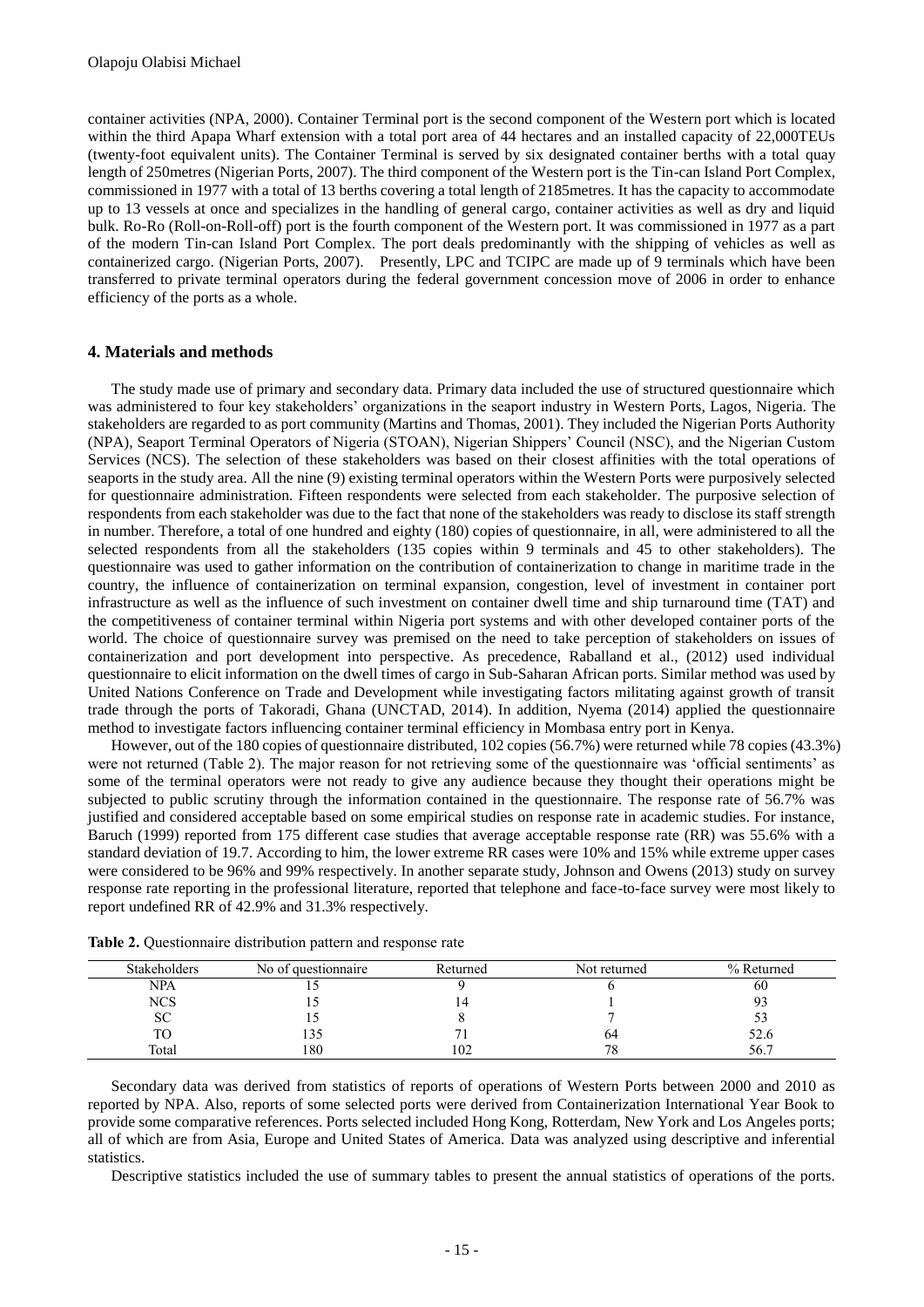Inferential statistics included the use of Analysis of Variance (ANOVA) which was used to determine whether there was a significant difference between the mean responses of the various stakeholders on some selected indices of port development.

These indices are influence on maritime trade, terminal area development, terminal expansion and investment in container handling infrastructure, ship turnaround and cargo dwell time. Likert Scale method was used to represent the degree of agreement with the questions on indices of port development.

### **5. Results**

#### *5.1. Impact of containerization on selected indices of port development*

The results of the analysis on Table 3 showed that 59.8% and 39.22% strongly agreed and agreed, respectively, that containerization has brought a significant change to maritime trade in Western Ports.

|  |  |  | <b>Table 3.</b> Responses on impact of containerization on selected indices of port development |  |  |
|--|--|--|-------------------------------------------------------------------------------------------------|--|--|
|--|--|--|-------------------------------------------------------------------------------------------------|--|--|

| Variable                       | Frequency | % Frequency | Variable                     | Frequency      | % Frequency |
|--------------------------------|-----------|-------------|------------------------------|----------------|-------------|
| Significant change on maritime |           |             | Terminal expansion           |                |             |
| trade                          |           |             |                              |                |             |
| Strongly agree                 | 61        | 59.8        | Strongly agree               | 61             | 59.8        |
| Agree                          | 40        | 39.22       | Agree                        | 38             | 37.26       |
| Disagree                       |           |             | Disagree                     | 3              | 2.94        |
| Strongly disagree              |           |             | Strongly disagree            |                |             |
| Undecided                      |           | 0.98        | Undecided                    |                |             |
| Total                          | 102       | 100         | Total                        | 102            | 100         |
| Investment in container        |           |             | Cargo throughput             |                |             |
| loading facilities             |           |             |                              |                |             |
| Very satisfactory              | 5         | 4.9         | Very significant             | 97             | 95.09       |
| Satisfactory                   | 68        | 66.67       | Significant                  | 3              | 2.94        |
| Not satisfactory               | 29        | 28.43       | Not significant              | $\overline{2}$ | 1.97        |
| Total                          | 102       | 100         | Total                        | 102            | 100         |
| Competitiveness within         |           |             | Competitiveness with         |                |             |
| Nigerian port system           |           |             | developed ports of the world |                |             |
| Highly competitive             | 96        | 94.12       | Highly competitive           |                |             |
| Competitive                    | 6         | 5.88        | Competitive                  | 36             | 35.29       |
| Not competitive                |           |             | Not competitive              | 66             | 64.71       |
| Total                          | 102       | 100         | Total                        | 102            | 100         |
| Effect on congestion           |           |             | Effect on TAT of ships       |                |             |
| Improved                       | 10        | 9.8         | Improved                     | 57             | 55.88       |
| Worsen                         | 89        | 87.26       | Worsen                       | 45             | 44.12       |
| Uncertain                      | 3         | 2.94        | Uncertain                    |                |             |
| Total                          | 102       | 100         | Total                        | 102            | 100         |
| Effect on cargo dwell time     |           |             |                              |                |             |
| Improved                       | 18        | 17.65       |                              |                |             |
| Worsen                         | 84        | 82.35       |                              |                |             |
| Uncertain                      |           |             |                              |                |             |
| Total                          | 102       | 100         |                              |                |             |

On the influence on terminal area expansion, 59.8% strongly agreed that containerization has led to terminal area expansion, 37.26% agreed, while 2.94% disagreed that containerization led to terminal area expansion. Investment in container loading facilities has been considered as very satisfactory by 4.9% of the respondents. About 66.67% has considered investments in container loading facilities as satisfactory while 28.43% considered it as not satisfactory.

In another vein, the influence of containerization on cargo throughput was seen as very significant by 95.09%, significant by 2.94% and not significant by 1.97% respectively. However, 9.8% considered container technology as a measure that has improved congestion situation in Western Ports, while 87.26% has seen it as a worsening catalyst for congestion, only 2.94% was uncertain of its influence on improvement in congestion condition within the Western Ports. The turnaround time for vessel was considered as improved by 55.88% while 44.12% considered it as not improved at all. In a similar vein, 17.65% believed cargo dwell time has been reduced by containerization while 82.35 % considered cargo dwell time as not reduced by any measure. Also, about 94.12% submitted that containerization has enhanced very high competition for business among the terminals within the Western Ports. About 5.88% considered the relationship as just competitive. On the contrary, the status of Western Ports in relation to other developed ports of the world was considered as competitive by 35.29% while 64.71% considered it as not competitive relative to other developed ports of the world. This is evident in the comparative analysis of Western ports container traffic and other selected ports between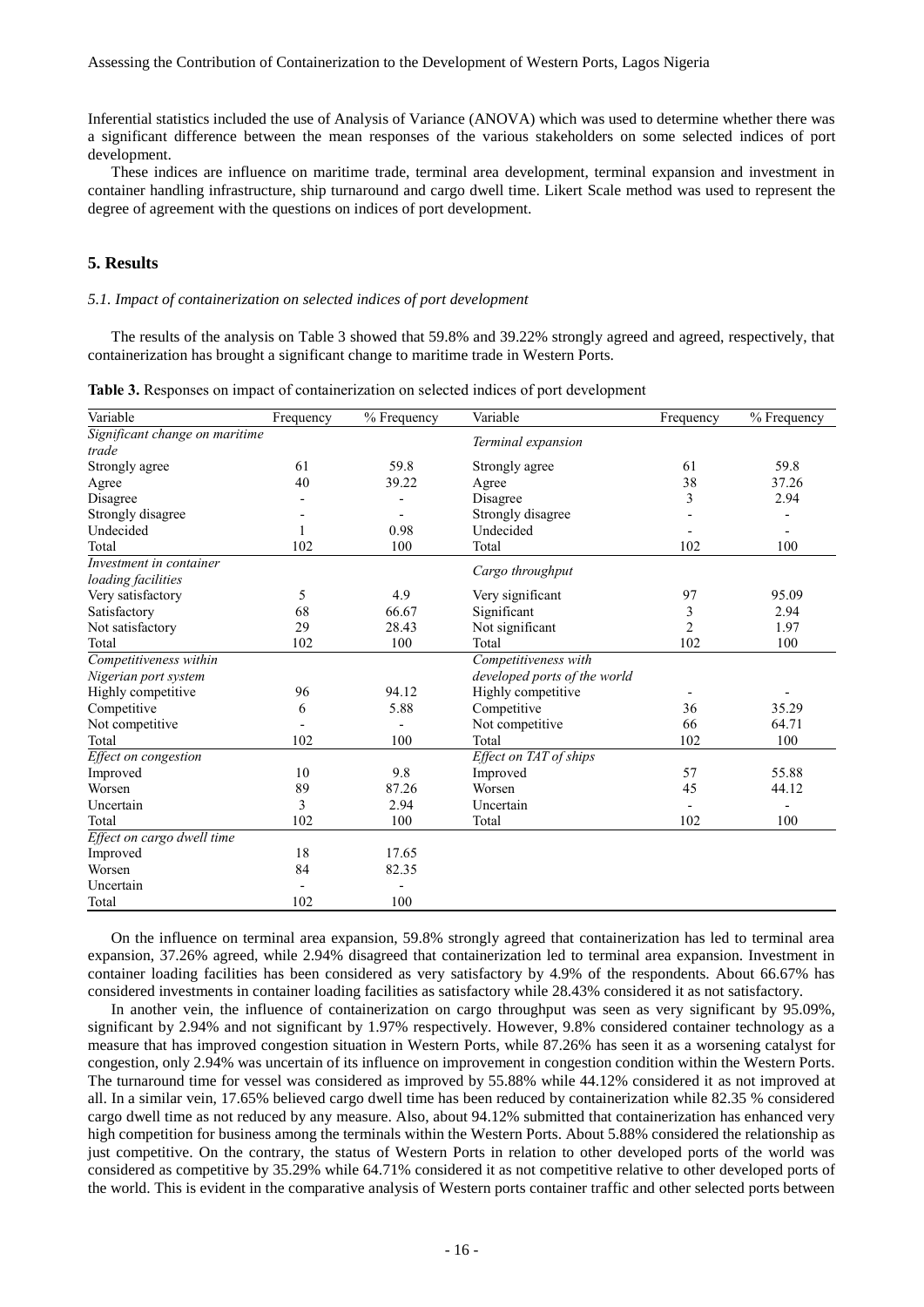#### 2000 and 2010.

For instance, Western Ports total container throughput in 2000 was just 1.7% of Hong Kong container terminal, 4.96% and 6.3% of Rotterdam and Los Angeles container terminals respectively. By 2010, it was just 2.64%, 5.57% and 7.93% of container traffic in Hong Kong, Rotterdam and Los Angeles, respectively. In addition to the analysis shown above, Analysis of Variance (ANOVA) was carried out to determine whether there was any statistically significant variance in the means of respondents on the influence of containerization on maritime trade, terminal area development, terminal expansion and investment in cargo handling infrastructure (Table 4). These indices were selected because they were clearly stated in the concession agreement as responsibilities of the private terminal operators as well as the key drivers of regional and international trade competitiveness. The results showed that there was no statistically significance difference between the group means for all the indices selected at level of significance of 0.05; (significance on maritime trade: *F*{2, 80}=0.933, *p*=0.39; terminal expansion: *F*{2, 80}=3.114. *p*=0.05; terminal area development: *F*{2, 80}=0.562, *p*=0.57; and cargo handling infrastructure:  $F\{2, 80\}$ =1.111, *p*=0.33).

|                                              |                | Sum of Squares |    | Mean Square |       | Sig.  |
|----------------------------------------------|----------------|----------------|----|-------------|-------|-------|
|                                              | Between Groups | 0.455          |    | 0.227       | 0.933 | 0.397 |
| Containerization has brought significant     | Within Groups  | 20.465         | 80 | 0.244       |       |       |
| change to maritime trade.                    | Total          | 20.920         | 82 |             |       |       |
|                                              | Between Groups | 2.617          |    | 1.308       | 3.114 | 0.050 |
| Containerization has led to seaport terminal | Within Groups  | 34.871         | 80 | 0.420       |       |       |
| expansion.                                   | Total          | 37.488         |    |             |       |       |
|                                              | Between Groups | 0.367          |    | 0.184       | 0.565 | 0.571 |
| How would you assess Nigerian seaports in    | Within Groups  | 27.621         | 80 | 0.325       |       |       |
| terms of development of terminal             | Total          | 27.989         | 82 |             |       |       |
| How would you assess Nigerian seaports in    | Between Groups | 0.894          |    | 0.447       | 1.111 | 0.334 |
| terms of investment in cargo handling        | Within Groups  | 34.197         | 80 | 0.402       |       |       |
| facilities                                   | Total          | 35.091         |    |             |       |       |

**Table 4.** Significance of mean difference in perception of indicators

#### *5.2. Impact of containerization on selected indices of port development*

The challenges of port development as shown in Table 5, in order of percentage responses, included poor rail and road connectivity (88.24%), congestion (74.5), delay in pick-up of container (66.67%), storage yard constraint (39.22%), quay side infrastructure (13.73%), and documentation (11.76%), respectively. However, suggested solutions to the observed prevailing challenges, in order of percentage response, included investment in container handling infrastructure (96.07%), enhanced road and rail network (90.19%), more inland container depot (88.23%), improved cargo processing time (80.39%) and improved information and communication technology (ICT) (65.68%).Others included terminal area extension (41.17%), storage yard enlargement (40.19%)and dredging of the sea to accommodate bigger vessels (18.62%).

| Table 5. Challenges of ports development and suggested solutions. |  |  |  |
|-------------------------------------------------------------------|--|--|--|
|                                                                   |  |  |  |

| Variables                                                    | % Frequency |
|--------------------------------------------------------------|-------------|
| Congestion                                                   | 74.5        |
| Delay in picking up                                          | 66.67       |
| Documentation                                                | 11.76       |
| Storage yard infrastructure                                  | 39.22       |
| Quay side infrastructure                                     | 13.73       |
| Poor road connectivity                                       | 88.24       |
| Poor rail system                                             | 88.24       |
| Suggested solutions                                          |             |
| Investment in container handling infrastructure              | 96.09       |
| Terminal area expansion                                      | 41.17       |
| Enlarge storage yard                                         | 40.19       |
| Enhance road and rail network connecting ports to hinterland | 90.19       |
| Improve cargo processing time                                | 80.39       |
| Dredging of the sea to accommodate bigger vessels            | 18.62       |
| Improve ICT within the seaport industry                      | 65.68       |
| Set up more inland container port                            | 88.23       |

#### **6. Discussion**

From the results of the analysis of the questionnaire in the previous section, the cumulative 99% of respondents showing agreement with the significant contribution of containerization to maritime trade in the ports was reflected in the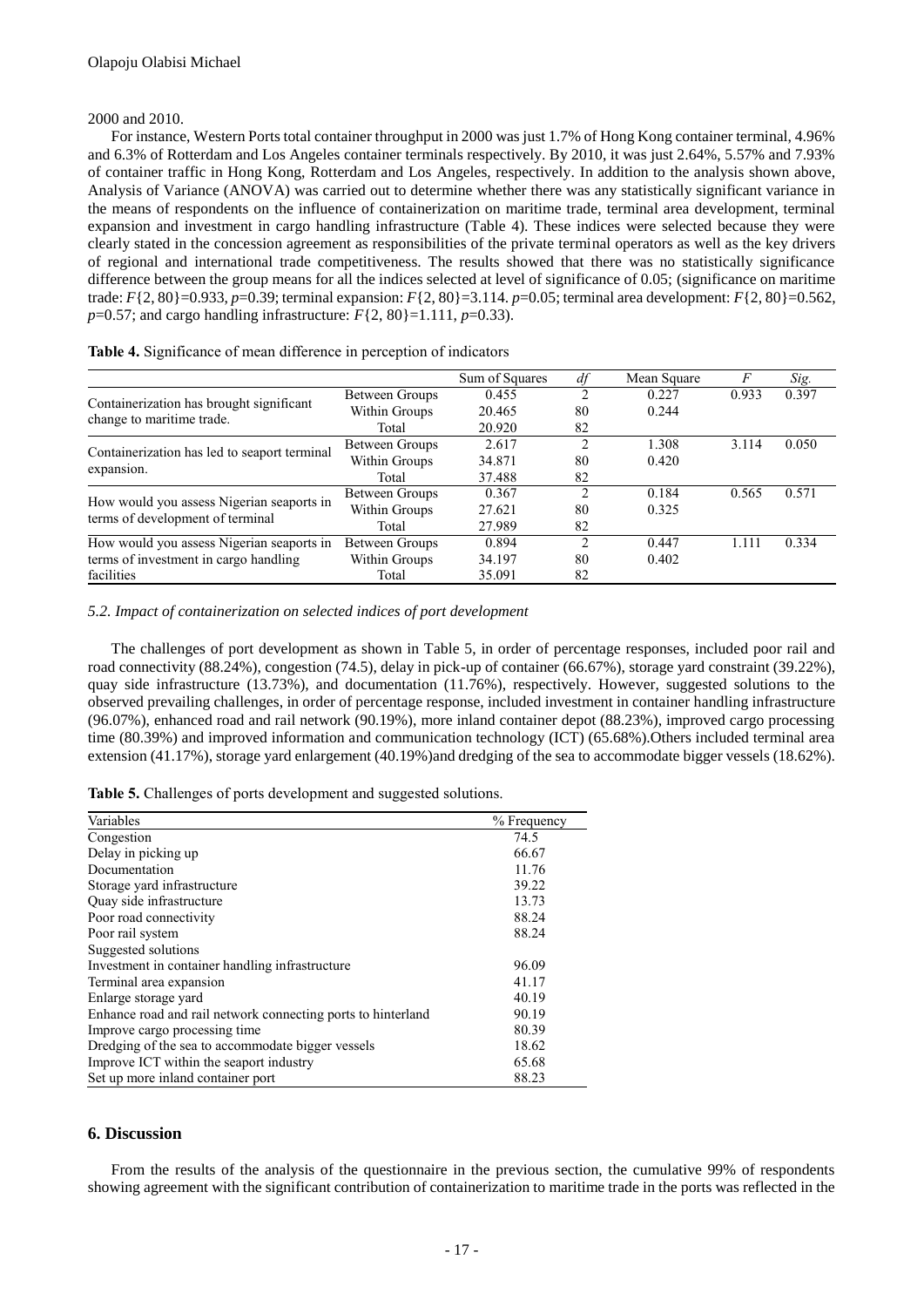traffic of containers handled between 2000 and 2010. Though there were fluctuations in container traffic, record showed a progressive increase. For instance, the annual percentage in container traffic showed an increase of about 41.23% between 2000 and 2001 and a difference of 8.19% between 2001 and 2002 records, except 2003 when a negative percentage balance was recorded. The contribution to maritime trade could also be explained by the gesture of the government to establish, in addition to the existing Kano and Kaduna inland container depots, six inland container depots in Isiala-Ngwa (Abia state), Ibadan (Oyo state), Kano (Kano state), Jos (Plateau state), Funtua and Maiduguri (Nigerian Ports Today, 2013). Further, the contribution of containerization to maritime trade in Western Ports is a reflection of the trends of global maritime trade. For instance, significant change has been witnessed in global maritime trade since the 1990s such that, by 2009, over 90 per cent of the global non-bulk maritime trade was shipped in container (Ebeling, 2009; Worldshipping, 2012). Again, the contribution of containerization to the Nigerian ports (Western Ports) maritime trade on one hand, and to global maritime trade on the other, is as a result of increasing trade liberalization and deeper trade integration which has given path to a notable increase in commodities trade and higher volumes of import demand for capital and consumer goods (Suarez-Aleman, et al., 2016).

In terms of its influence on ports infrastructure generally, high percentage responses in favour of the significance of containerization on terminal expansion, and investments on general and container cargo handling facilities is an allusion to the significance of infrastructure and institutional framework to the overall operational efficiency of any port (African Development Report, 2010). This understanding formed the basis for the improvement in terminal and cargo handling infrastructure after the concession gesture of the federal government. Concession programme, which vested the managements of most various terminals within the Nigerian ports industry into private operators, has brought about a significant investment in infrastructure for enhancing business in the port industry. For instance, Apapa Bulk Terminal Limited (ABTL), one of the terminals within Western Ports, has so far invested over New 25billion on berth rehabilitation, land and buildings, container handling equipment, computers, plants and machineries acquisition (Nigerian Ports Today, 2015). In a similar case, AP Moller Terminal (APMT), which is the largest container terminal in sub-Saharan Africa, has since concession, invested more than USD366million on terminal improvements and about USD478million on infrastructure improvement, terminal expansion, container handling equipment and quay expansion (Nigerian Ports Today, 2015).

Further, high percentage response for cargo dwell time agrees with the high average records of dwell time of between 14-21 days in Western Ports (Beuran, et al., 2012; Ships and Ports, 2013, 2014, 2015; The Vanguard, 2013). It is also in consonance with records of dwell time in most ports of the Sub-Saharan Africa where cargo dwell time is awkwardly long, usually more than two weeks compared to a week or less in large ports of Asia, Europe and Latin America (African Development Report, 2010; Raballand, et al., 2012). Comparatively, in South Africa 93 percent of imported containers have a dwell time between 0 and 5 days, in Kenya 69 percent of its imports need between 6 and 20 days to be cleared, in Zambia, most of the imported containers (59 percent) have a dwell time between zero and five days while 74 percent of container imports in Nigeria have between 6 and 20 days to be cleared (Beuran et al., 2012). This comparison reflects the challenges Western Ports are facing in terms of competitiveness. This is because the speed at which ships can be turned around as well as number of days cargo spent at port terminals' storage yard, has significant influence on trade facilitation of the ports (Clark et al.,2004) as well as on regional development (Haddad et al., 2010).

#### **7. Conclusion**

This study assessed the contribution of containerization to the development of Western Ports, Lagos Nigeria. By means of questionnaire method, information was gathered on the perception of selected stakeholders on the contribution of containerization to change in maritime trade in the country, the influence of containerization on terminal expansion, congestion, level of investment in container port infrastructure as well as the influence of such investment on container dwell time and ship turnaround time (TAT) and the competitiveness of container terminal within Nigeria port systems and with other developed container ports of the world.

Findings suggested that containerization had increased trading in Western ports but when compared to other developed terminals of the world, they are underperforming. Though findings revealed that investments in container handling infrastructure have improved significantly especially since concession, much gains have not been reaped from containerization as port congestion is still not improved due to impassable road and rail networks which have also increased cargo dwell time at ports and increased the length of time ships spend at berth.

Empirically, the study has shown lack of representativeness of studies on Nigerian ports in the annals of global port studies and has thus provided an empirical assessment of Western port development in Nigeria using perception of stakeholders. However, its policy suggestion provides terminal/port handlers with veritable information for performance evaluation needed to leap into visible rung of regional and global competitive arena. As a result, this study suggests that terminal expansion and intensive investment in more state-of-the-art facilities are needed to accommodate ever increasing container throughput as is the case in other developed ports of the world. There is the need to initiate new pliable supply chains and harmonize existing ones connecting the hinterland in order to enhance attractiveness and increase the economic success of Western Ports. This is necessary for local competitiveness and the elimination of negative externalities that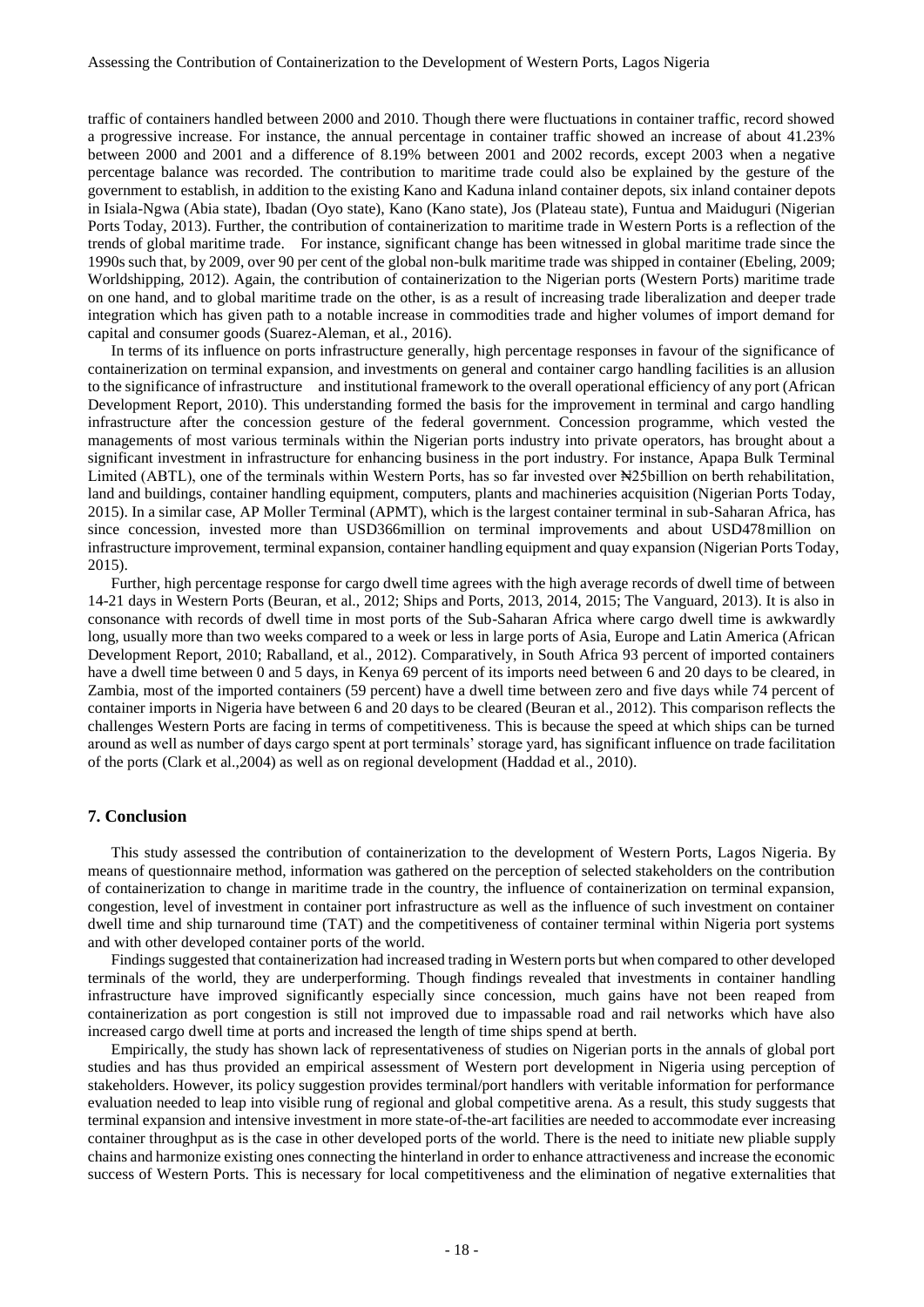may arise from protracted inefficiency.

#### **References**

- Aderamo, A.J., Adeyanju, J.A., 2013. Diffusion of container packaging method into the Nigerian transport system. Journal of Asian Scientific Research 3, 39-56.
- African Development Report, 2010. Concept note for the African development report 2010 on Ports, logistics and trade in Africa. African Development Bank.
- Bichou, K., Bell, M.G.H., 2007. Internationalisation and consolidation of the container port industry: Assessment of channel structure and relationships. Maritime Economics and Logistics 9, 35-51.
- Clark, X., Dollar, D., Micco, A., 2004. Port efficiency, maritime transport costs, and bilateral trade. Journal of Development Economics 75, 417-450.
- Ebeling C.E., 2009. Evolution of a box. Invention Technology 23, 8-9.
- Filani, M.O., Ikporukpo, C.O., 1987. Containerization in Nigeria: Trends and patterns. Maritime Policy & Management 14, 185-195. Fleming, D.K., 1997. World container port rankings. Maritime Policy & Management 24, 175-181.
- Grzelakowski, A., Matczak M., 2012. Współczesne porty morskie: Funkcjonowanie i rozwój. Akademia Morska w Gdyni.
- Hayuth, Y., 1981. Containerization and the load center concept. Economic Geography 57, 160-176.
- Haddad, E.A., Hewings, G.J.D., Perobelli, F.S., Santos dos, R.A., 2010. Regional effects of port infrastructure: A spatial CGE application to Brazil. International Regional Science Review 33, 239-263.
- Jaja, C.Y., 2011. Freight traffic at Nigerian seaports: Problems and prospects. Medwell Journals 6, 250-258.
- Kazakov, N., 2006. Simulation modeling of the group of multimodal cargo lines including water transport. Transport 21, 88-94.
- Kolos, M., 2006. Production amalgamation's 'Belaruskali' potash delivery system analysis from logistic positions. Transport 21, 286- 288.
- Levinson, M., 2006. The Box: How the Shipping Container Made the World Smaller and the World Economy Bigger, Princeton University Press, Princeton.
- Lingaitienė, O., 2008. A mathematical model of selecting transport facilities for multimodal freight transportation. Transport 23, 10- 15.
- Lirn, T.C., Thanopoulou, H.A., Beynon, M.J., Beresford, A.K.C., 2004. An application of AHP on transshipment port selection: A global perspective. Maritime Economics & Logistics 6, 70-91.
- Lu, C.-S., Lin, C.-C., Lee, M.-H., 2010. An Evaluation of Container Development Strategies in the Port of Taichung. The Asian Journal of Shipping and Logistics 26, 93-118.
- Martin, J., Thomas, B.J., 2001.The container terminal community. Maritime Policy & Management 28, 279-292.
- Muller, G., 1995. Intermodal Freight Transportation. 3rd ed. Eno Foundation for Transportation, Westport.
- Nigerian Ports Today, 2015. Port concession in Nigeria: 8 years on…. Nigerian Ports Today. A publication of Nigerian Ports Authority 4, 7-8.
- Nigerian Ports, 2007. Western Ports. Nigerian Ports Authority.
- Nigerian Ports Authority, 2000. Annual report of statistics. Nigerian Ports Authority.
- Nigerian Ports Today, 2014. Contributions of NPA to economic development in Nigeria. Nigerian Ports Today. A publication of Nigerian Ports Authority 4, 42-54.
- Notteboom, T.E, 2005. The Peripheral Port Challenge in Container Port Systems. International Maritime Transport: Perspectives, Edited by: Leggate, H, McConville, J and Morvillo, A. 173-188. Routledge, London.
- Notteboom, T. E., Coeck, C., Verbeke, A., Winkemans, W., 1997. Containerization and the competitive potential of upstream urban ports in Europe. Maritime Policy & Management 24, 285-289.
- Odumosu, T., 1998. Urban dimension in Nigerian ports development: The city connection. Maritime Transportation in Nigeria, Ogun State.
- Ogundana, B., 1976. Changing the capacity of Nigeria's seaport entrances. ODU: Journal of West African Studies 14, 69-88.
- Pocklad, O., 2007. Development of the interurban service by use of alternative commercial road trains. Transport 22, 90-98.
- Raballand, G., Refas, S., Beuran, M., Isik, G., 2012. Why does cargo spend weeks in Sub-Saharan African ports? Lessons from six countries. World Bank World.
- Ships and Ports, 2013. Long cargo dwell time threatens ports operations. <http://shipsandports.com.ng/long-cargo-dwell-timethreatens-port-operation>.
- Ships and Ports, 2014. FG moves to start full automation in Nigerian ports. <http://shipsandports.com.ng/fg-moves-to-start-fullautomation-in-nigerian-ports>.
- Ships and Ports, 2015. The real problem with Nigerian ports. <http://shipsandports.com.ng/the-real-problem-with-nigerian-ports>.
- Song, B., Cui, Y., 2014. Productivity changes in Chinese container terminals. Transport Policy 35, 377-384.
- Suarez-Aleman, A., Sarriera, J.M., Serebrisky, T., Trujillo, L. 2016. When it comes to container port efficiency, are all developing regions equal?. Transport Research Part A 86, 55-77.
- The Vanguard, 2013. How cargo dwell time stalls trade facilitation at ports. <https://www.energymixreport.com/how-cargo-dwelltime-stalls-trade-facilitation-at-ports-report>.
- Tongzon, J.L., 2008. Port Reform in Singapore: Towards Privatisation?. Port Privatisation: The Asia-Pacific Experience, edited by J. Reveley, and M. Tull, 110-119. Cheltenham: Edward Elgar.
- Tongzon, J.L., Sawant, L., 2007. Port choice in a competitive environment: From the shipping lines' perspective. Applied Economics 39, 477-492.
- Tongzon, J.L. Heng, W., 2005. Port privatization, efficiency and competitiveness: Some Empirical evidence from container ports (terminals). Transportation Research Part A 39, 405-424.